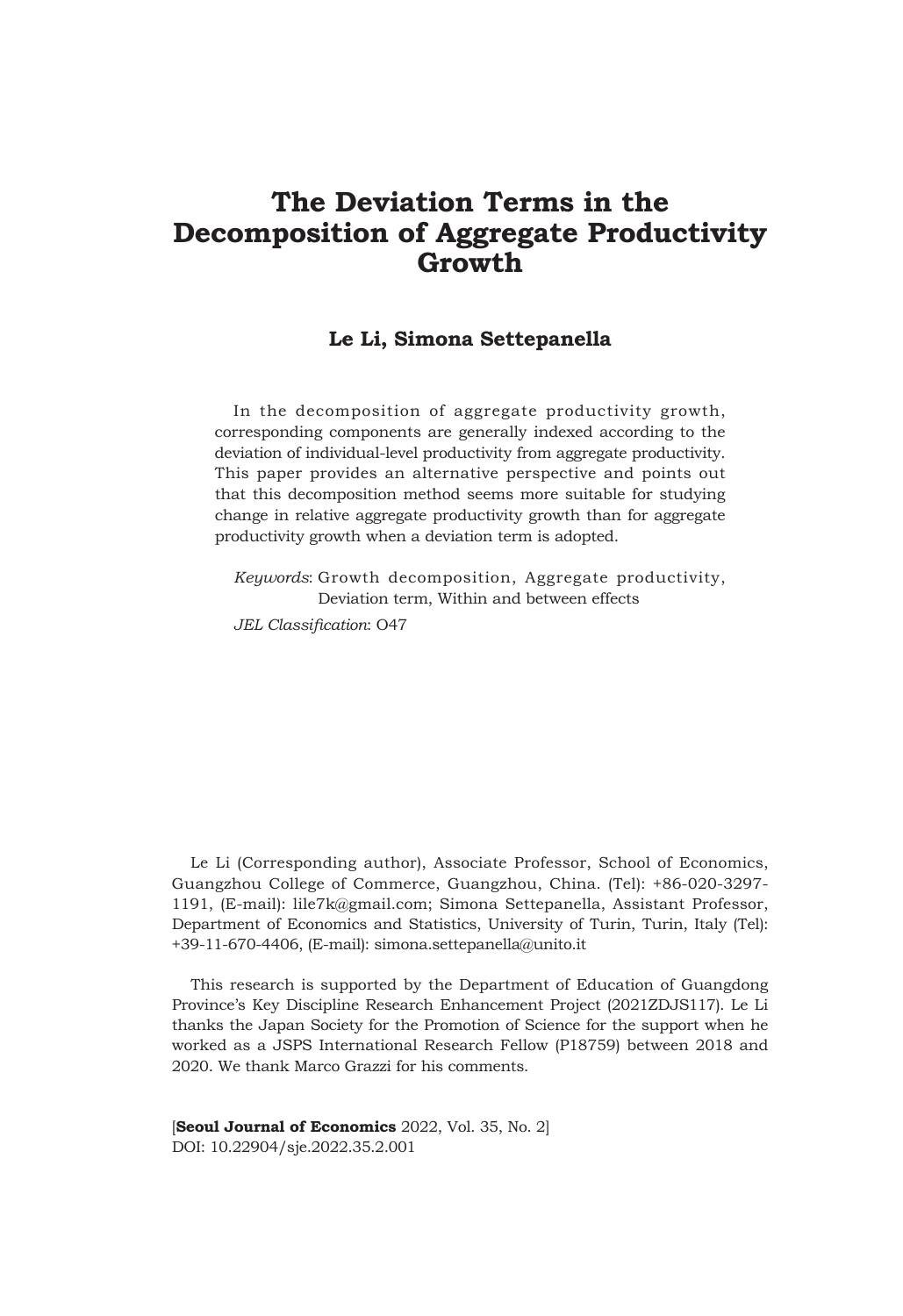# **I. Introduction**

Many empirical studies<sup>1</sup> use firm-level data in investigating aggregate consequence on industry-level productivity from the perspective of heterogeneous individual firm dynamics. Some of these studies decompose industry-level productivity growth over time into components that reflect changes in firm-level productivity and the reallocation of shares among continuing, entering, *and* exiting firms.<sup>2</sup>

In previous studies, industry-level productivity is usually proxied by industry productivity, which is defined as the weighted average of firm productivity. Baily *et al*. (1992) proposed a method for decomposing change in industry productivity into components indexed by firm productivity. Furthermore, Haltiwanger (1997) suggested a modification and proposed the decomposition of the same change into components indexed by firm relative productivity, a deviation term related to firm productivity. However, as we will discuss, this modified decomposition method is more compatible with a case in which industry-level productivity is proxied by industry relative productivity, which is the weighted average of firm relative productivity. Thus, using this modified method in decomposing change in industry productivity is arguably problematic. Notably, the same argument can be applied to the decomposition of change in industry-level productivity when change in industry heterogeneity is considered (Dosi *et al*. forthcoming). That is, industry or firm productivity is measured geometrically in a zonotope (Dosi *et al*. 2016).

The paper proceeds as follows: Section 2 discusses two measures for industry-level productivity and its growth. In Section 3, we introduce two decomposition methods suggested by Baily *et al*. (1992) and Haltiwanger (1997) for change in *industry productivity*, and a decomposition method used when *industry relative productivity* is

<sup>1</sup> With Baily et al. 1992; Haltiwanger 1997; Bartelsman and Dhrymes 1998; Dwyer 1998; Bartelsman and Doms 2000; Baily *et al*.(2001); Decker *et al.* 2017 using data from US, Disney *et al*. (2003) from UK, Griliches and Regev 1995 from Israel, Dosi *et al.* 2015 from France, Germany, and UK, and Bloom *et al*. (2016); Ding *et al*. (2016) Brandt *et al*. (2017) from China.

 $2$  In this paper, we follow the frameworks proposed by Baily et al. 1992; Griliches and Regev 1995. The decomposition focusing only continuing firms proposed is not under our discussion.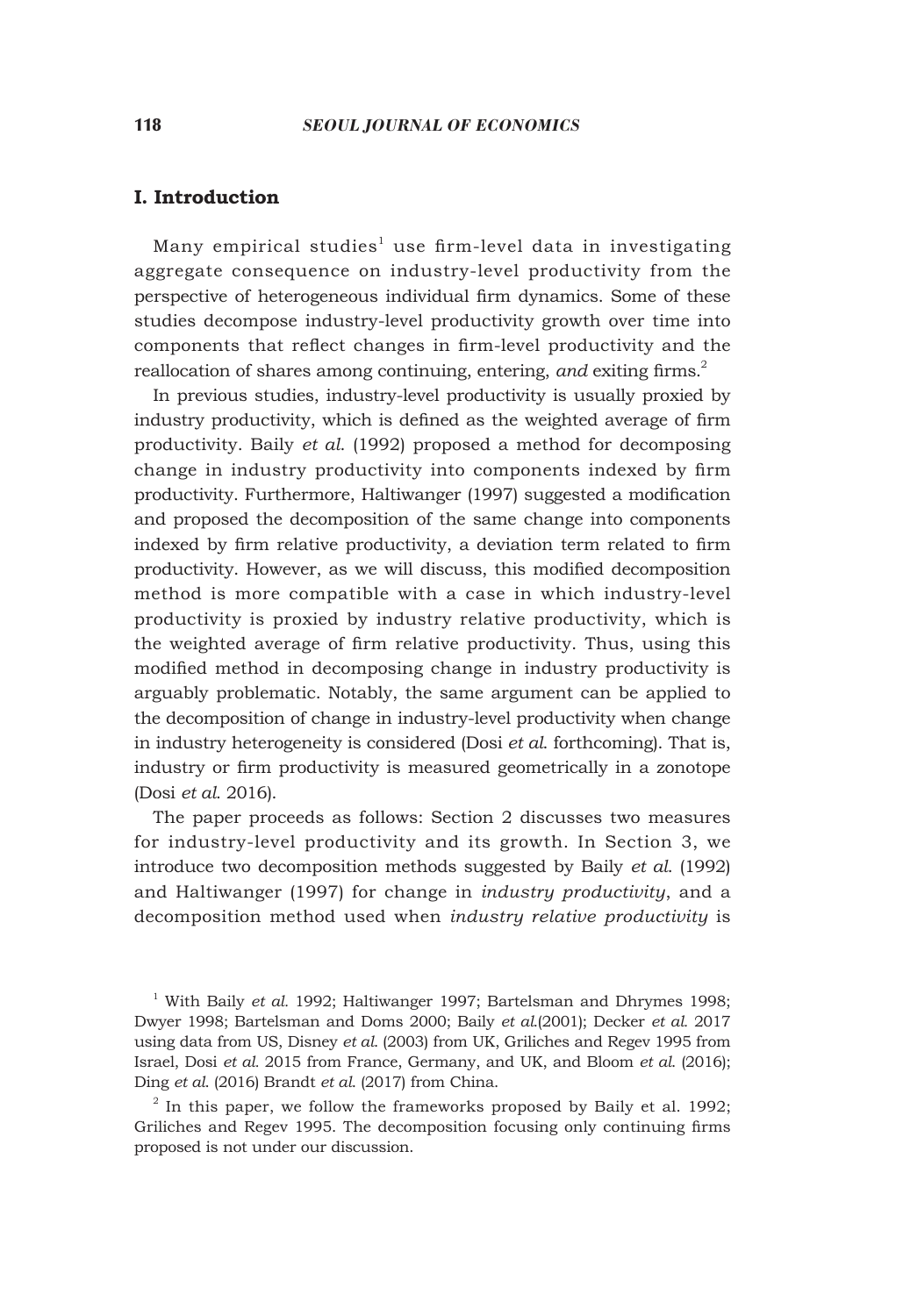adopted as the proxy. Finally, in Section 4, we will discuss these decomposition methods in detail and provide empirical evidence to demonstrate our argument.

# **II. Two Measures for Industry-level Productivity and Its Growth**

To proxy industry-level productivity, previous studies usually define *industry productivity* at time *t*, denoted by *P<sup>t</sup>* , as the weighted average of *firm productivity*, that is,

$$
P^t := \sum_{i \in I^t} \omega_i^t p_i^t \tag{1}
$$

where  $p_i^t \in \mathbb{R}$  and  $w_i^t \in \mathbb{R}$  represent the *firm productivity* and *market share* of firm *i* at time *t*, respectively, and  $I<sup>t</sup>$ , denotes the set of all firms in one industry at time *t*. Thus, industry-level productivity growth from time  $t_1$  to  $t_2$  is measured according to change in *industry productivity* over two time periods *i.e.*  $\Delta P = P^{t_2} - P^{t_1}$ .<sup>3</sup>

Notably, the magnitude of *firm productivity*  $p_i^t$  indicates the output per unit input and many empirical studies use total factor productivity or labor productivity as its proxy. However, it is also interesting to understand firm's productivity in a relative term. Compared to the reference level, how much more or less output one firm produces given the same unit input. We thus define *firm relative productivity* of firm *i* at time *t*, which is denoted by  $\hat{p}_i^t$ :

$$
\hat{p}_i^t \coloneqq p_i^t - K^t \tag{2}
$$

where  $K^t \in \mathbb{R}$  representing the reference value at time *t. Firm relative productivity*  $\hat{p}_i^t$  is a useful index. The reference value at time t has a specific value as a benchmark. Here, given that we are discussing a general case, we use a generic term that can be replaced by a specific benchmark according to the research topic under consideration. Crozet and Trionfetti (2013) constructed an index of firm's comparative

<sup>&</sup>lt;sup>3</sup> The symbol  $\Delta_{t_1}^{t_2}$  denotes difference between the times  $t_2$  and  $t_1$  of the variable under consideration, *i.e.*,  $\Delta_{t_1}^{t_2} x = x^{t_2} - x^{t_1}$ , unless differently specified. To simplify the notation, we will use  $\Delta$  instead of  $\Delta_{t_1}^{t_2}$  when no confusion arises.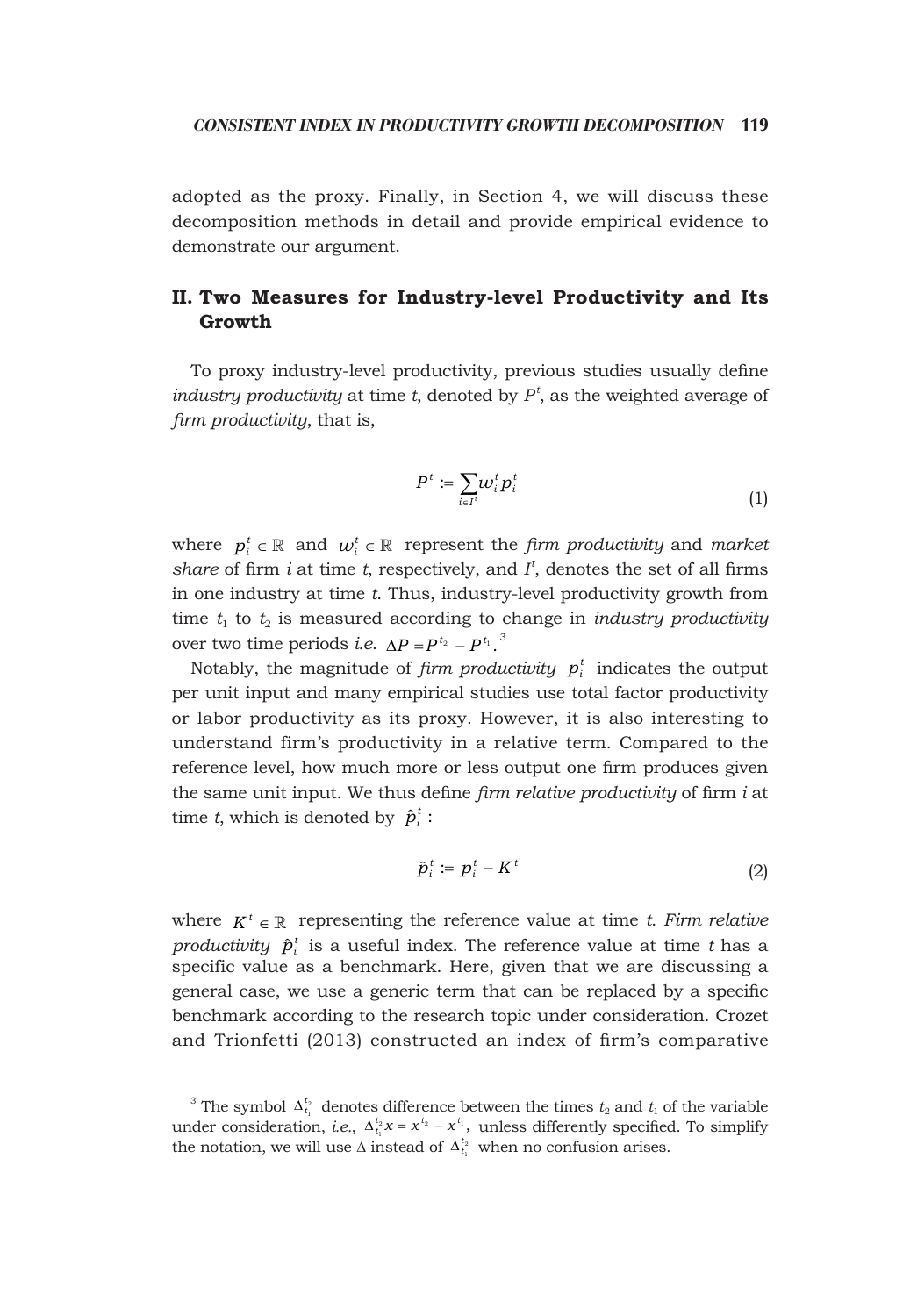### 120 *SEOUL JOURNAL OF ECONOMICS*

advantage including *firm relative productivity* and performed regression analyses with *firm relative productivity* as an important independent variable.4 *Firm relative productivity* is also similar to the distance-to-thefrontier measure used in the literature related to "iron law of convergence".5 Rodrik (2013) and Bartelsman *et al*. (2008) have provided details at the industry and firm levels, respectively. On the basis of *firm relative productivity*, we define *industry relative productivity* at time *t*, denoted by  $\hat{P}^t$ , as

$$
\hat{P}^t := \sum_{i \in I^t} w_i^t \hat{p}_i^t \tag{3}
$$

Correspondingly, we use ∆*P*ˆ, that is, the dfference of *industry relative productivity* from time  $t_1$  to  $t_2$ , to measure industry-level productivity growth.

*Remark* In general,  $P^t = \hat{P}^t$  only when  $K^t = 0$ ; as a result,  $\Delta P = \Delta \hat{P}$  only when  $K^{t_1} = K^{t_2}$ .<sup>6</sup> However, even when  $K^{t_1} = K^{t_2}$  and thus  $\Delta P = \Delta \hat{P}$ ,  $\Delta P$  is not equivalent to ∆*P*ˆ. Conceptually, ∆*P* represents change in *industry productivity*, and ∆*P*ˆ represents change in *industry relative productivity*. We cannot conclude the equivalence of two quantities when only their dfferences over time are equal. For example, even if  $2 - 1 = 100 - 99$ , the quantities involved are different. We will address this point in detail in Section 3 and draw our conclusions in Section 4.

# **III. Decomposition of the Industry-Level Productivity Growth**

In this section, we introduce the decomposition of changes in *industry productivity* (Subsection 3.A) and *industry relative productivity* (Subsection 3.B).

<sup>4</sup> Precisely speaking, they define their relative productivity as the ratio, *i.e.*  $\frac{p_i^i}{K}$ not difference.

<sup>5</sup> They generally define the distance as  $K^t - p_i^t$  if  $p_i^t < K^t$ .

<sup>6</sup> By substituting Eq. 2 into Eq. 3and by condition  $\sum_{i \in I^i} w_i^t = 1$ , we have

$$
\hat{P}^t = \sum_{i \in I^t} \omega_i^t \left(\, p_i^{\,t} - K^{\,t} \,\right) = \sum_{i \in I^t} \omega_i^t p_i^{\,t} - K^t \sum_{i \in I^t} \omega_i^{\,t} = P^t - K^t
$$

*i.e.*  $P^t = \hat{P}^t$  if and only if  $K^t = 0$  and  $\Delta \hat{P} = (P^{t_2} - K^{t_2}) - (P^{t_1} - K^{t_1}) = (P^{t_2} - P^{t_1}) - (K^{t_2} - K^{t_2})$  $-K^{t_1}$ ) =  $\Delta P - \Delta K$ , *i.e.* if and only if  $\Delta K = 0$ .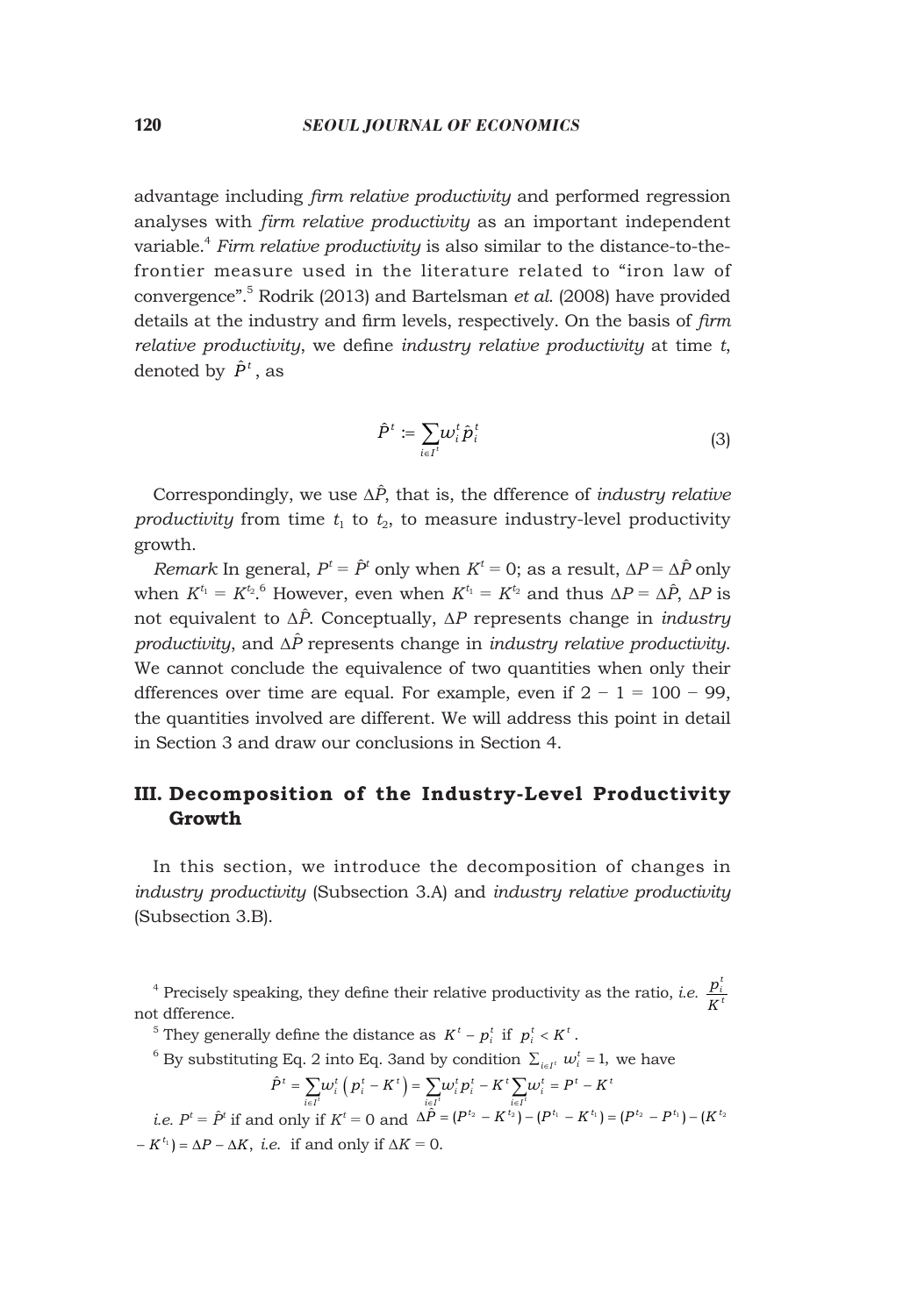#### *Consistent index in productivity growth decomposition* 121

### *A. Decomposition of Change in Industry Productivity*

On the basis of the decomposition introduced in Equation (3), we can decompose  $\Delta P$  as follows:<sup>7</sup>

$$
\Delta P = \sum_{\substack{i \in C \\ fixed\, shares}} w_i^{t_1} \Delta p_i + \sum_{\substack{i \in C \\ shared\, effects}} p_i^{t_2} \Delta w_i + \sum_{\substack{i \in N \\ end\, of}} w_i^{t_2} p_i^{t_2} - \sum_{i \in X} w_i^{t_1} p_i^{t_1}
$$
(4)

where *C* denotes continuing firms that are active at  $t_1$  and  $t_2$ , *N* denotes entering firms that are active only at time  $t_2$ ,  $X$  denotes exiting firms that are active only at  $t_1$ , and  $\Delta P$  is decomposed into three components. The first term, originally called "fixed shares," represents a withinfirm component based on Firm-level productivity changes, which are weighted by initial shares in the industry. The second term, originally called "share effect," represents a between-firm component that reflects changing shares, which are weighted by ending *firm productivity*. The last term represents the contributions of entering and exiting firms.<sup>8</sup>

*BHC decomposition* With regard to the decomposition in Equation (4), Haltiwanger (1997) argued that the "share effect" indeed captures the between-plant and the covariance terms by using *firm productivity* at the ending time in this effect and thus suggests the modification of the decomposition in Equation (4).

$$
\Delta P = \underbrace{\sum_{i \in C} \psi_i^{t_1} \Delta p_i}_{within\text{-}plant} + \underbrace{\sum_{i \in C} p_i^{t_1} \Delta w_i}_{between\text{-}plant} + \underbrace{\sum_{i \in C} \Delta p_i \Delta w_i}_{cov\text{ variance}} + \underbrace{\sum_{i \in N} \psi_i^{t_2} p_i^{t_2} - \sum_{i \in X} \psi_i^{t_1} p_i^{t_1}}_{net \text{-}entry} \tag{5}
$$

where the "within-plant" and "net-entry" terms are the same as the "fixed shares" and "entry and exit" components in (4), respectively. Hereafter, we refer to the right-hand side of Equation (5) as the BHC decomposition.

*Haltiwanger decomposition* (Haltiwanger 1997) continues to point out that the "between-plant" and "net-entry" terms in (5) do not clarify the

<sup>7</sup> Griliches and Regev (1995) proposed an alternative decomposition method. Our main argument in this note applies to their framework.

8 McMillan and Rodrik (2011) proposed the same framework without the "entry and exit" term at the aggregate level. They studied aggregate consequence on labor productivity in an economy according to the dynamics of different economic sectors, for example, Vries *et al*. (2015) and Diao *et al*. (2019), based on several developing countries.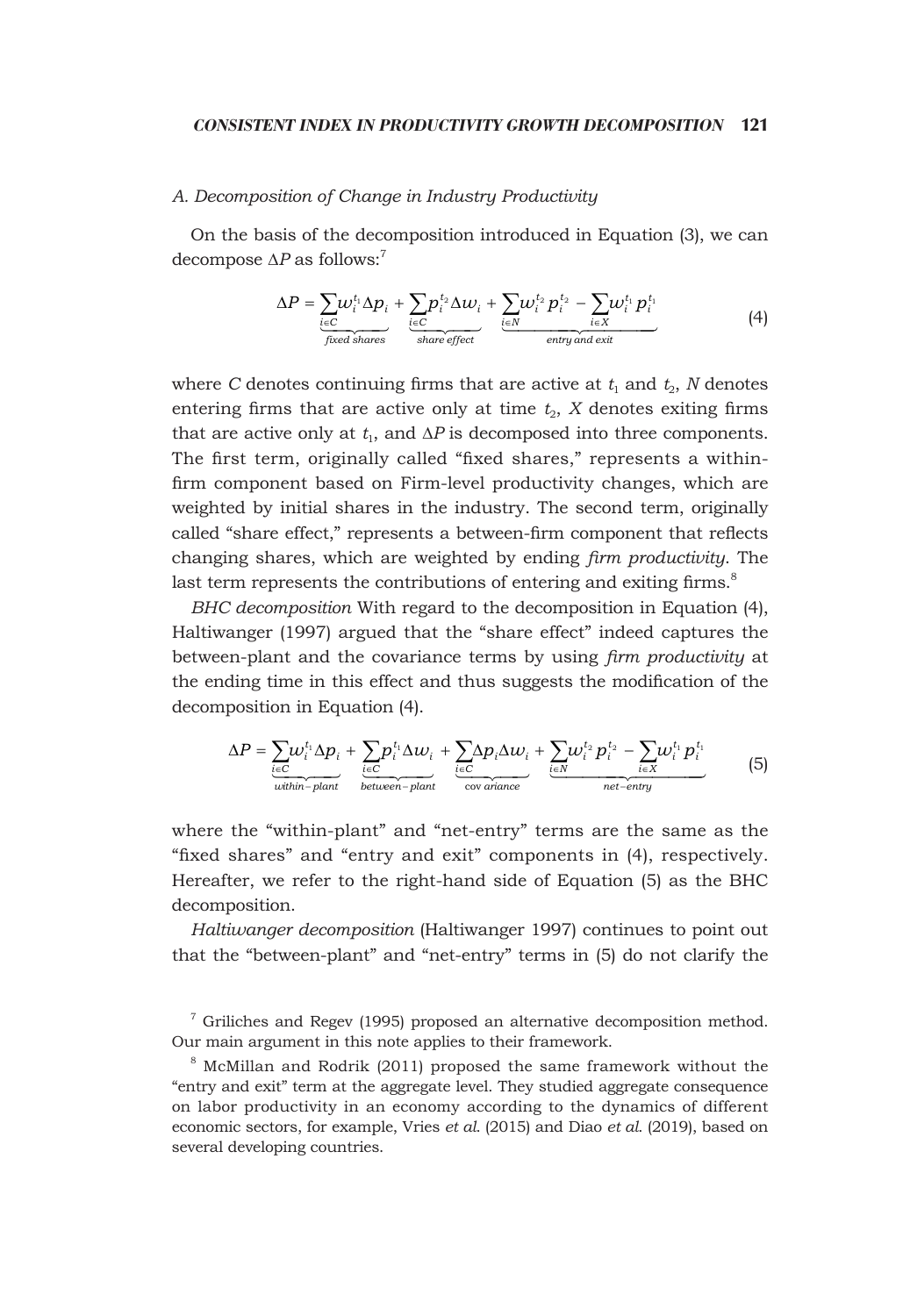deviation of relevant firm-level productivity from initial industry-level productivity. Eventually, he proposes an alternative decomposition of ∆*P* as

$$
\Delta P = \sum_{\substack{i \in C \\ \text{within-} \text{plant}}} \frac{\sum_{i \in C} (p_i^{t_1} - P^{t_1}) \Delta w_i + \sum_{i \in C} \Delta p_i \Delta w_i}{\sum_{\substack{\text{bottom-} \text{plant}}} \frac{\sum_{i \in C} \Delta p_i \Delta w_i}{\sum_{i \in N} \Delta p_i \Delta p_i}} + \sum_{\substack{i \in N \\ \text{in } N}} \frac{\sum_{i \in N} (p_i^{t_2} - P^{t_1}) - \sum_{i \in X} w_i^{t_1} (p_i^{t_1} - P^{t_1})}{\sum_{\substack{\text{net-} \text{entry}}} \frac{\sum_{i \in N} (p_i^{t_1} - P^{t_1})}{\sum_{i \in N} \Delta p_i \Delta p_i}} \tag{6}
$$

which is exactly the decomposition method adopted in many empirical studies (Haltiwanger 1997; Bartelsman and Doms 2000; Foster *et al*. (2001); Disney *et al*. (2003); Ahn *et al*. (2004); Bloom *et al*. (2016); Ding *et al*. (2016)). In contrast to the BHC decomposition, the Haltiwanger decomposition retains the transitivity of indices. Thus, the Haltiwanger decomposition is more competitive in studies that considered the transitivity of indices (Good *et al*. (1999); Rhee and Pyo(2010). Finally, given that  $\sum_{i \in I^{t_1}} w_i^{t_1} = \sum_{i \in I^{t_2}} w_i^{t_2} = 1$ , Equation (6) is obtained from (5) by removing the zero quantity

$$
P^{t_1}\Bigg(\sum_{i\in I^{t_2}}\hspace{-3mm}w^{t_2}_i-\sum_{i\in I^{t_1}}\hspace{-3mm}w^{t_1}_i\Bigg)\hspace{-3mm}=P^{t_1}\Bigg(\sum_{i\in C}\hspace{-3mm}\Delta w_i+\sum_{i\in N}\hspace{-3mm}w^{t_2}_i-\sum_{i\in X}\hspace{-3mm}w^{t_1}_i\Bigg)
$$

and re-collecting terms with a different method. Hereafter, we refer to the right-hand side of equality in (6) as the Haltiwanger decomposition.

#### *B. Decomposition of Change in Industry Relative Productivity*

Similar to the method we used to obtain decomposition in Equation (5), we decompose ∆*P*ˆ, the change in *industry relative productivity* from time  $t_1$  to  $t_2$  as

$$
\Delta \hat{P} = \sum_{\substack{i \in C \\ \text{within - plant}}} \frac{\sum_{i \in C} \hat{p}_i^{t_1} \Delta p_i}{\sum_{\substack{i \in C \\ \text{between - plant}}} + \sum_{\substack{i \in C \\ \text{covariance}}} \hat{P}_i \Delta w_i} + \sum_{\substack{i \in N \\ \text{covariance}}} \frac{\sum_{i \in N} \hat{p}_i^{t_2} - \sum_{i \in X} w_i^{t_1} \hat{p}_i^{t_1}}{n e t - \text{entry}} \tag{7}
$$

and by substituting (2) into (7), we have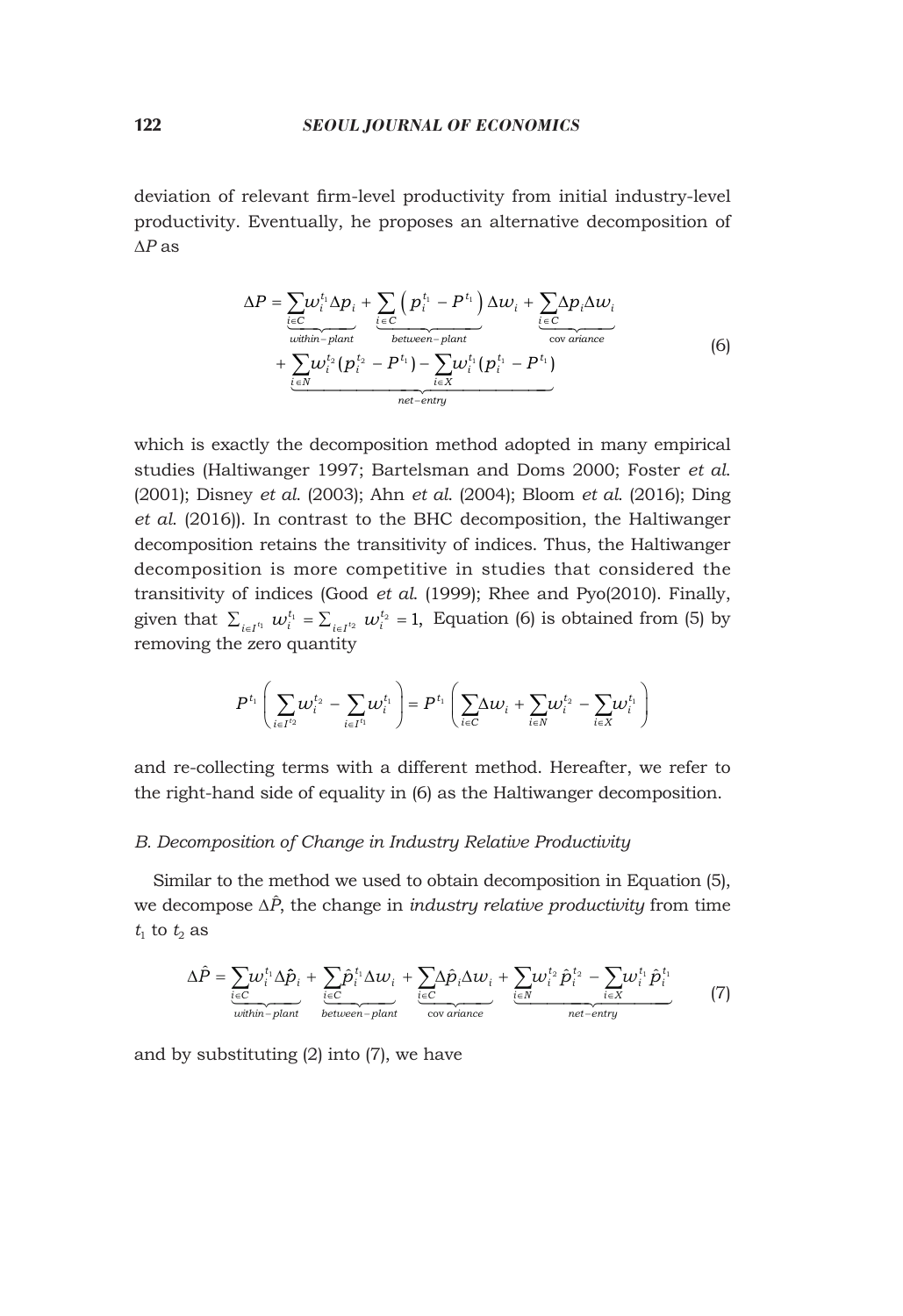$$
\Delta \hat{P} = \underbrace{\sum_{i \in C} \omega_i^{t_1} (\Delta p_i - \Delta K)}_{\text{within-plant}} + \underbrace{\sum_{i \in C} (p_i^{t_1} - K^{t_1}) \Delta w_i}_{\text{between-plant}} + \underbrace{\sum_{i \in C} (\Delta p_i - \Delta K) \Delta w_i}_{\text{covariance}} + \underbrace{\sum_{i \in N} \omega_i^{t_2} (p_i^{t_2} - K^{t_2}) - \sum_{i \in X} \omega_i^{t_1} (p_i^{t_1} - K^{t_1})}_{\text{net-entry}}.
$$
\n(8)

A special case where the reference value  $K<sup>t</sup>$  in (2) at times  $t<sub>1</sub>$  and  $t<sub>2</sub>$  is assigned as the *industry productivity* at time  $t_1$ , that is,  $K^{t_2} = K^{t_1} = P^{t_1}$ . Thus, change in *industry relative productivity* decomposes as

$$
\Delta \hat{P} = \sum_{\substack{i \in C \\ \text{within}-\text{plant}}} \omega_i^{t_1} \Delta p_i + \sum_{\substack{i \in C \\ \text{bottom}-\text{plant}}} \left( p_i^{t_1} - P^{t_1} \right) \Delta w_i + \sum_{\substack{i \in C \\ \text{covariance} \\ \text{covariance}}} \Delta p_i \Delta w_i
$$
\n
$$
+ \sum_{\substack{i \in N \\ \text{in } N}} \omega_i^{t_2} (p_i^{t_2} - P^{t_1}) - \sum_{i \in X} \omega_i^{t_1} (p_i^{t_1} - P^{t_1})
$$
\n
$$
+ \sum_{\substack{i \in N \\ \text{net-entry}}} \omega_i^{t_2} (p_i^{t_2} - P^{t_1})
$$
\n
$$
(9)
$$

where the left-hand is the change in *industry relative productivity* ∆*P*ˆ and the right-hand side is the Haltiwanger decomposition of change in *industry productivity*  $\Delta P$  in Equation (6). That is, if  $K^{t_1} = K^{t_2}$ , we have ∆*P*ˆ = ∆*P* sharing Haltiwanger decomposition.

# **IV. Discussion**

Haltiwanger decomposition (Subsection 3.A) is used to decompose change in *industry productivity* ∆*P* . It decomposes change in *industry relative productivity*  $\Delta \hat{P}$  when the reference value follows  $K^{t_2} = K^{t_1} = P^{t_1}$ , as indicated in (9). In Section 2, we argue that ∆*P* is not equivalent to ∆*P*ˆ even when their values are equal and determining which measure is compatible with Haltiwanger decomposition is necessary. Hence, how to achieve these two types of decomposition should be elaborated.

On the one hand, based on the BHC decomposition of ∆P (as indicated in Equation (5)), Haltiwanger (1997) develops his decomposition, *i.e*., the Haltiwanger decomposition for ∆P (as indicated in Equation (6)).

On the other hand, we have the decomposition of change in *industry relative productivity* ∆*P*<sup>∂</sup> in (7) based on which we can have the Haltiwanger decomposition for ∆*P*ˆ as in (9). To derive decomposition (9) from Equation (7) as soon as the special case  $K^{t_2} = K^{t_1} = P^{t_1}$  is set straightforward, whereas to derive decomposition (6), that is, the Haltiwanger decomposition of ∆*P* from Equation (5), is less obvious.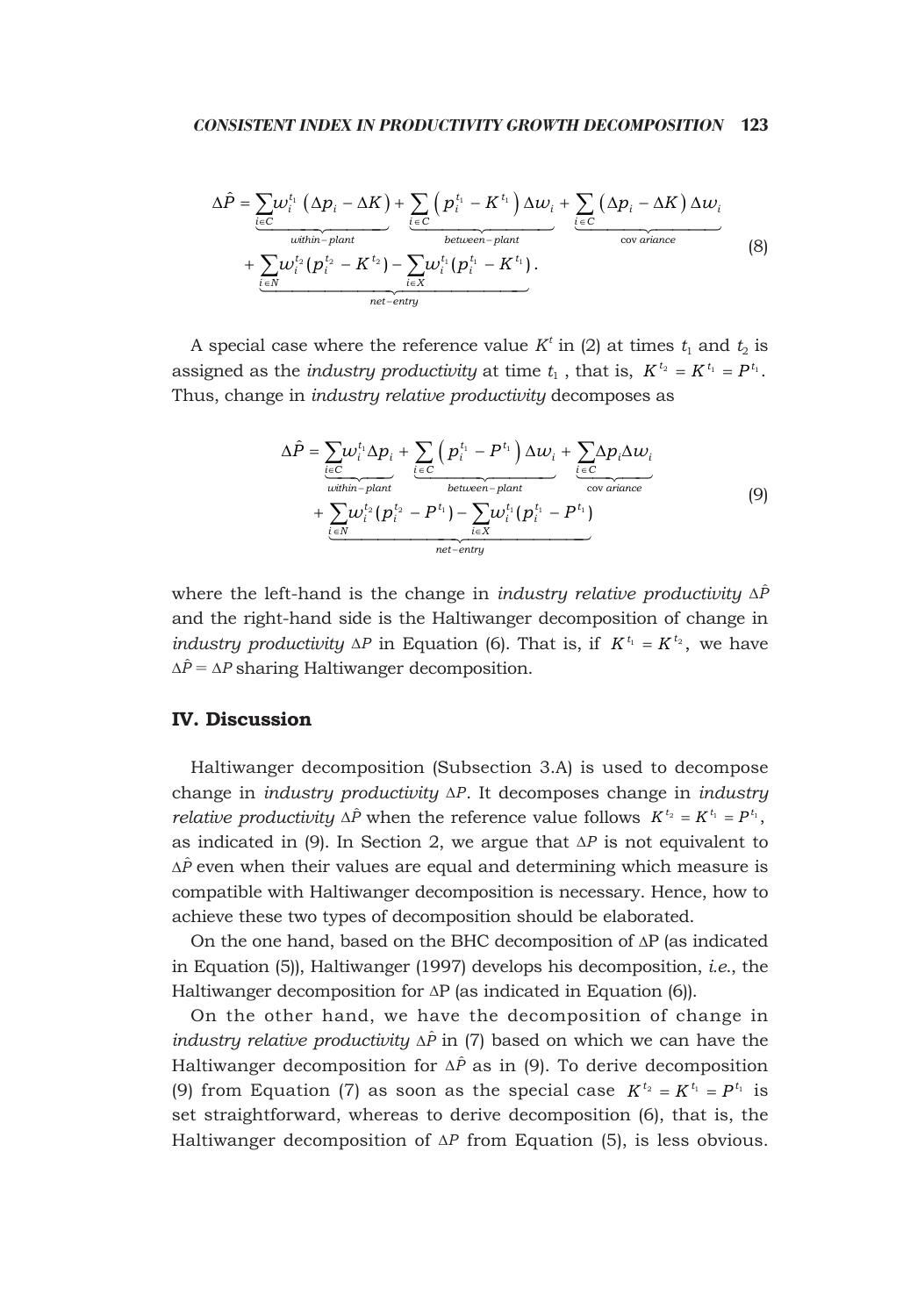Indeed, from (5) to (6), productivity index *firm productivity* in "betweenplant" and "net-entry" terms is forcedly replaced with *firm relative productivity*. As a result, the values between these two terms are redistributed.

When Haltiwanger (1997) first proposed his modification, he argued that if all firms hold their productivity in times  $t_1$  and  $t_2$ , BHC decomposition yields a bias toward a positive between-plant term and a negative net-entry term given that the sizes of exiting firms are typically larger than those of entering firms. Disney *et al*. (2003) pointed out that a positive net-entry term is expected if entrants are highly productive and exitors are highly unproductive. However, this condition does not necessarily applies to a case for BHC decomposition when the market share of entrants is suffciently low and that of exitors are sufficiently high.

These two expectations share the same idea. As Bartelsman and Doms (2000) stated, *a continuously operating firm with an increasing share makes a positive contribution to aggregate productivity only if it initially has higher productivity than the industry average. Entering (exiting) plants contribute only if they have lower (higher) productivity than the initial average*. However, this idea itself seems to come from the presumption that firm-level productivity is already proxied by *firm relative productivity*. In other words, we actually do not have sufficient reasons to expect what Haltiwanger (1997) and Disney *et al*. (2003) expect in BHC decomposition in (5), where "between-plant" and "net-entry" terms are indexed by *firm productivity*. Thus, we cannot modify decomposition (5) to (6) by simply introducing a deviation term into "between-plant" and "net-entry" despite that this approach is mathematically plausible. For example, when Melitz and Polanec (2015) derived the decomposition in Equation (6), they defined productivity at the industry level as the weighted average of firm productivity but introduced the weighted average of firm relative productivity for deriving the decomposition.<sup>9</sup> This allows them to get Haltiwanger decomposition

$$
\Phi_2 - \Phi_1 = \sum_i \left[ s_{i2} \left( \varphi_{i2} - \Phi_{\text{REF}} \right) - s_{i1} \left( \varphi_{i1} - \Phi_{\text{REF}} \right) \right]
$$

where  $s_{it}$  and  $\varphi_{it}$  represent market share and productivity of firm *i* at time *t* respectively,  $\Phi_t$  is defined as weighted average of  $\varphi_{it}$ , and  $\Phi_{REF}$  represents the reference level. The right-hand side of this equality indicates that they are

<sup>9</sup> Precisely in this paper, they propose to decompose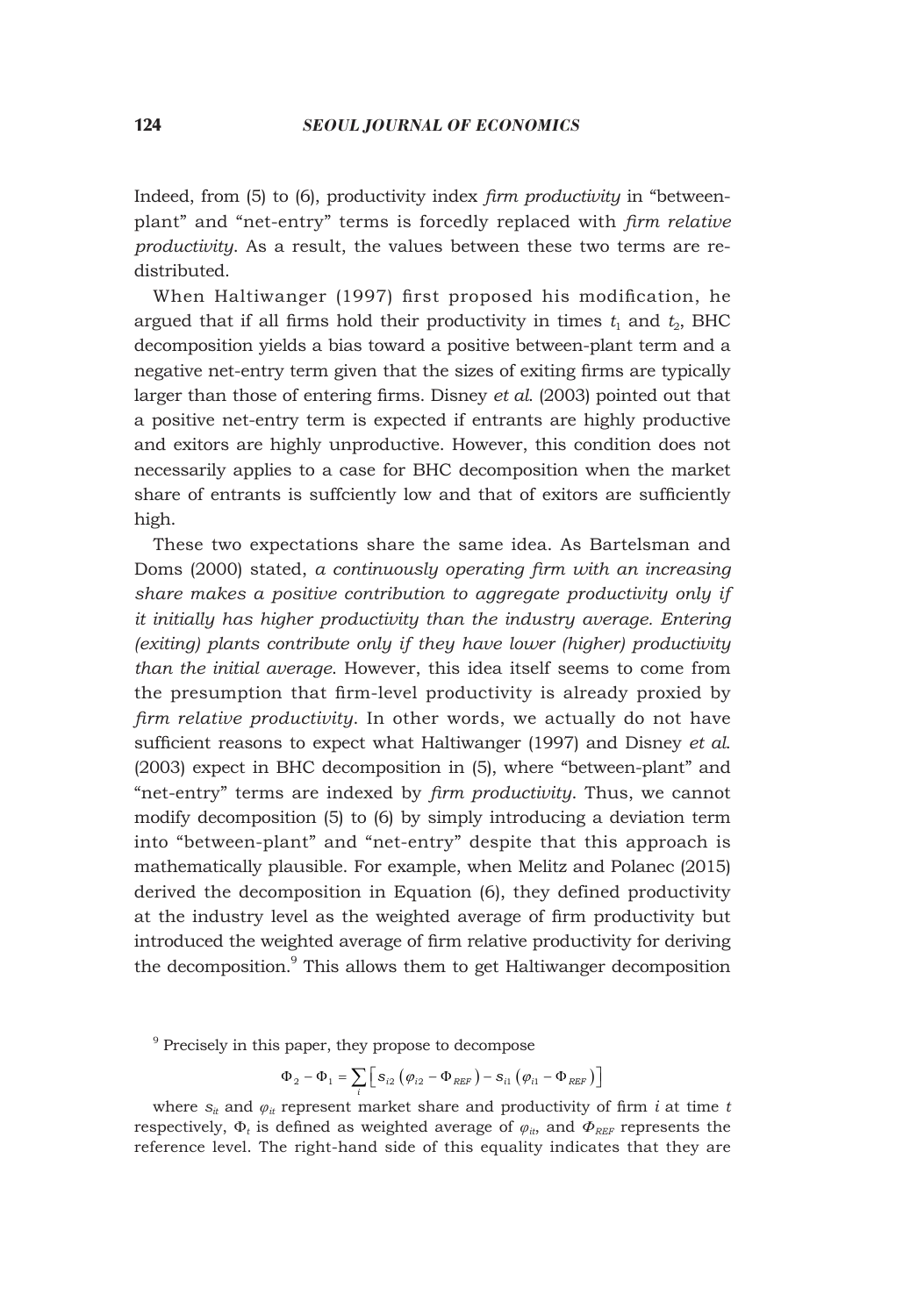by using a method similar to ours to obtain Haltiwanger decomposition in Equation (7).

# *A. Toy Example*

In this subsection, we present a toy example of three-firm dynamic from year 1 to year 2 to illustrate our argument. The toy example assumes one input-one output production, where *firm productivity* is proxied by the ratio of its output over its input and a firm's market share the ratio of its input over the total input at the industry level. Table 1 provides the details of this dynamics. *Industry productivity P<sup>t</sup>* increases from 0.55 to 1.2, and the decomposition of this change, that is, ∆*P* = 0.65 according to the BHC decomposition (5), can be found in the first row of Table 2. As suggested by Disney *et al*. (2003), this decomposition has a negative "net-entry" although we have a highly productive entrant (Firm 3) and a highly unproductive exitor (Firm 1). Table 1 shows that *industry relative productivity*  $\hat{P}$  changes from 0 to 0.65. Correspondingly, the second row of Table 2 indicates the decomposition of this increase ( $\Delta \hat{P}$  = 0.65) according to Haltiwanger decomposition (9). This decomposition is indexed by *firm relative* 

|                                       |     |                      | Year 1                                                      | Year 2         |               |    |                                     |         |         |               |
|---------------------------------------|-----|----------------------|-------------------------------------------------------------|----------------|---------------|----|-------------------------------------|---------|---------|---------------|
|                                       |     | 2                    | 3                                                           | $\overline{4}$ | 5             | 6  | 7                                   | 8       | 9       | 10            |
|                                       |     | Panel A Input Output | $w^{\scriptscriptstyle{1}}_i$ $p^{\scriptscriptstyle{1}}_i$ |                | $\hat{p}_i^1$ |    | Input Output                        | $w_i^2$ | $p_i^2$ | $\hat{p}_i^2$ |
| Firm 1                                | 180 | 90                   | 90%                                                         |                | $0.5 - 0.05$  |    |                                     |         |         |               |
| Firm 2                                | 20  | 20                   | 10%                                                         | $\mathbf{1}$   | 0.45          | 20 | 20                                  | 80%     | 1       | 0.45          |
| Firm 3                                |     |                      |                                                             |                |               | 5  | 10                                  | 20%     | 2       | 1.45          |
| Panel B Input Output $\sum_1^3 w_i^1$ |     |                      |                                                             | $P^1$          | $\hat{P}^1$   |    | Input Output $\sum_1^3 w_i^2$ $P^2$ |         |         | $\hat{P}^2$   |
| Industry                              | 200 | 110                  | 100% 0.55                                                   |                | 0             | 25 | 30                                  | 100%    | 1.2     | 0.65          |

TABLE 1 Toy Example: Industry-level Productivity Growth Based on Three Firms

*Toy example assumes 1-input-1-output production. In each firm, firm productivity is proxied by the ratio of its output over its input and its market share the ratio of its input over the total input at the industry level. Reference level follows*  $K^1 = K^2 = P^1$ *.* 

actually decomposing, as named in our paper, the change of *industry relative productivity*, although the left hand is called the change of *industry productivity*.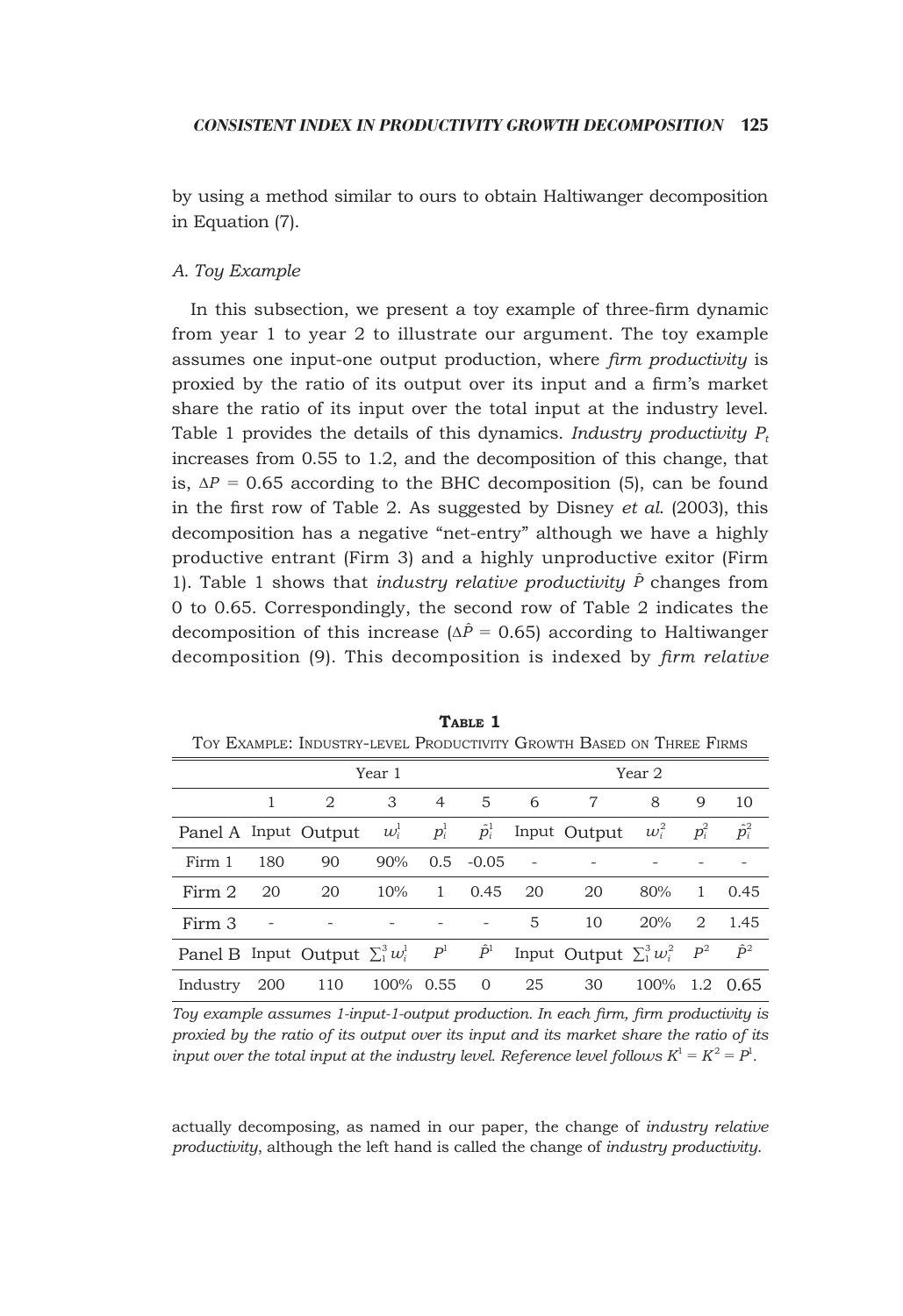| <u>TOI DAMMIDD. DDOOMI OSIIION OF IIID INDOSINI DDTDD I NODOCIITIII GINOWIII</u> |     |          |       |                                           |               |  |  |  |  |  |
|----------------------------------------------------------------------------------|-----|----------|-------|-------------------------------------------|---------------|--|--|--|--|--|
| Proxy for Productivity Growth Method                                             |     |          |       | Within-Between-<br>plant plant Covariance | Net-<br>entry |  |  |  |  |  |
| $\Delta P = P^2 - P^1 = 1.2 - 0.55 = 0.65$ (5)                                   |     | $\theta$ | 0.7   |                                           | $-0.05$       |  |  |  |  |  |
| $\Delta \hat{P} = \hat{P}^2 - \hat{P}^1 = 0.65 - 0 = 0.65$                       | (9) | $\theta$ | 0.315 |                                           | 0.335         |  |  |  |  |  |
| $\Delta P = P^2 - P^1 = 1.2 - 0.55 = 0.65$                                       | (6) | $\cup$   | 0.315 | $\theta$                                  | 0.335         |  |  |  |  |  |

**Table 2** Toy Example: Decomposition of the Industry-Level Productivity Growth

*productivity*, and thus we always have positive "net-entry" term by construction if entrants are more productive than the reference level and exitors are less productive.

In the first case, *firm productivity* is adopted, and thus *industry productivity* is the proxy for firm-level and industry-level productivity. Correspondingly, BHC decomposition is used, which is indexed by *firm productivity*, in decomposing industry-level productivity growth proxied by ∆*P* . As for the second case, *firm relative productivity* is adopted, and thus *industry relative productivity* is used. Haltiwanger decomposition indexed by *firm relative productivity* is used in decomposing industrylevel productivity growth proxied by ∆*P*ˆ. We do not have any preference between them. As reported in the third row of Table 2, using Haltiwanger decomposition indexed by *firm relative productivity* in decomposing change in *industry productivity* ∆*P* is problematic.

#### *B. Empirical Example*

Our empirical example uses firm-level data from  $AMADEUS<sup>10</sup>$  provided by Bureau van Dijk. It contains balance sheets and income statements of over 21 million European firms from 2004 to 2013. To prevent the potential effect of financial crisis in 2008 and the possibility that exiting firms at 2013 are not real exitors but only those not reported in the dataset in the ending year, we focus on dynamic from 2009 to 2012. For each manufacturing firm in  $UK<sub>i</sub><sup>11</sup>$  we collect the number of employees and value-added in 2009 and 2012 from the original dataset to proxy

 $10$  The edition at our access is October 2015.

 $11$  Manufacturing industries are usually targeted by previous studies. See the Table 8.1 in Foster *et al*. (2001). Similar exercises can be done for other main European countries. The results are available upon request.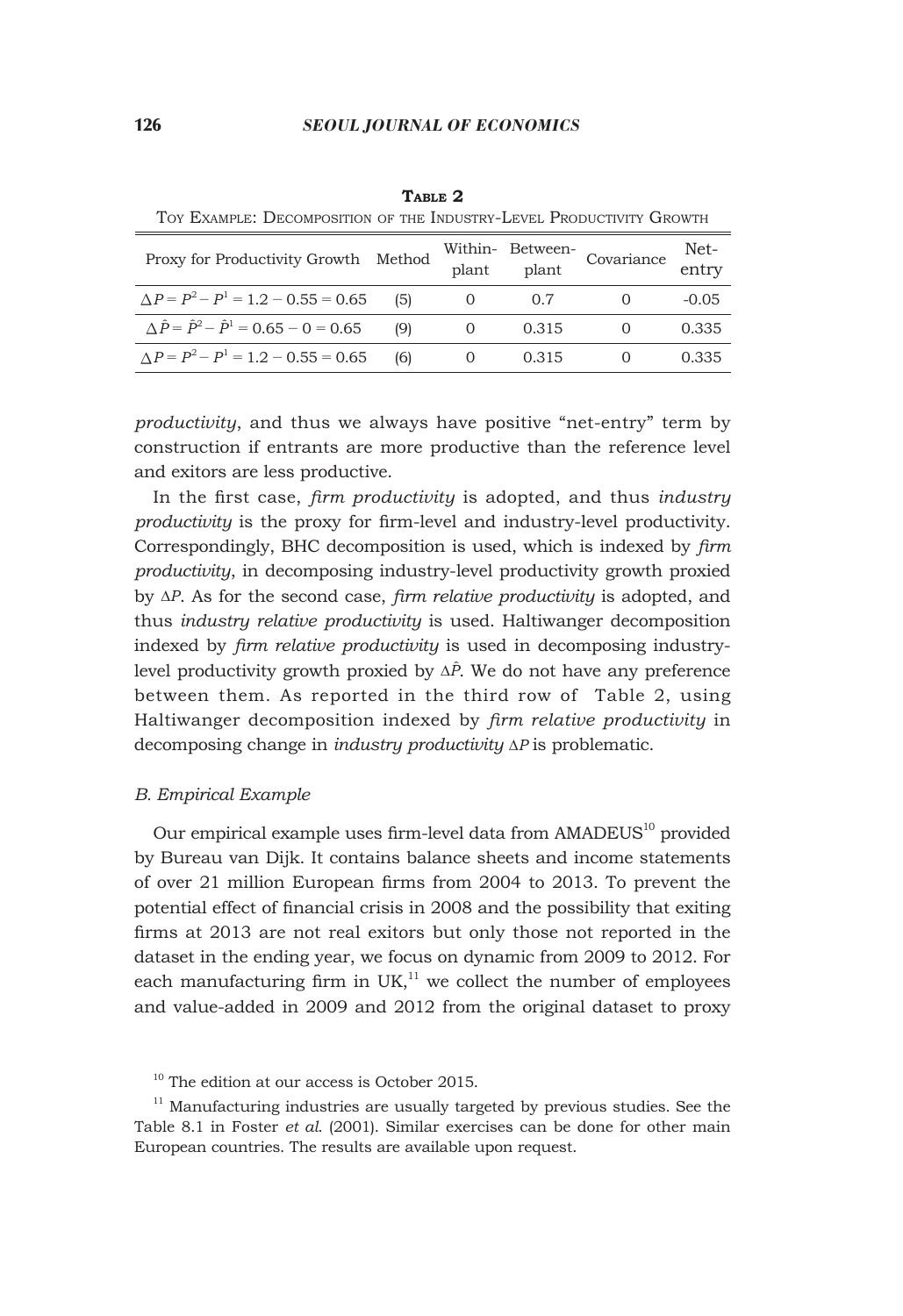#### **Table 3**

Decomposition of the Industry-Level Productivity Growth from 2009 to 2012–Selected Manufacturing Divisions in UK

|              |                  | 2                 | 3                 | $\overline{4}$ | 5               | 6          | 7       | 8                | 9       | 10           | 11 | -12              |
|--------------|------------------|-------------------|-------------------|----------------|-----------------|------------|---------|------------------|---------|--------------|----|------------------|
| Division     | $D^{2009}$       | $P^{2012}$        | $\Delta P$        |                | within-between- | covariance | net-    | entrants exitors |         | No. of Firms |    |                  |
|              | $\hat{D}^{2009}$ | $\hat{D}^{2012}$  | $\Lambda \hat{P}$ | plant          | plant           |            | entry   |                  |         | C            | N  | $\boldsymbol{X}$ |
| Food         |                  | 42.98 47.87       | 4.89              | 4.44           | $-2.82$         | $-0.76$    | 4.02    | 9.66             | 5.64    |              |    |                  |
| Product      | $\Omega$         | 4.89              | 4.89              | 4.44           | $-0.57$         | $-0.76$    | 1.78    | 1.74             | $-0.04$ | 560 223 167  |    |                  |
| <b>Basic</b> |                  | 56.72 48.87 -7.86 |                   | 2.13           | $-24.36$        | $-1.54$    | 15.91   | 24.55            | 8.64    |              |    | 42               |
| Metals       | $\Omega$         |                   | $-7.86$ $-7.86$   | 2.13           | 0.62            | $-1.54$    | $-9.06$ | $-9.96$          | $-0.89$ | 146 53       |    |                  |

For each division based on 2-digit NACE, we conduct decomposition (5) for change of industry productivity and decomposition (9) for change of industry relative productivity and report the results respectively in upper and lower of the panel. Notice that for different decomposition, "between-plant", "net-entry", "entrants", and "exitors" are indexed by firm productivity and firm relative productivity respectively. "net-entry" = "entrants" – "exitors"*.*

the input and output. Value-added is measured by thousand euro and deflated at four-digit NACE level. The year 2010 is used as the reference  $\gamma$  vear.<sup>12</sup> We then classify the firms according to the first two digits of their four-digit NACE codes into different manufacturing divisions.<sup>13</sup> Within each division, for  $t = 2009$  and 2012, *firm productivity*  $p_i^t$  is proxied by the ratio of value-added to the number of employees, and market share  $w_i^t$  is computed according to the number of employees. Thus, we can easily have *industry productivity*  $P^t$ *, firm relative productivity*  $\hat{p}^t_i$  *with* reference  $K^{2012} = K^{2009} = P^{2009}$ , and *industry relative productivity*  $\hat{P}^t$ .

Table 3 reports the decomposition results for only two divisions: food products and basic metals. In the "food products" division, BHC and Haltiwanger decomposition report the same sign for between-plant and net-entry terms. In general, they report different signs and magnitudes for these two terms, as in the "basic metals" division. $14$  Distinguishing

 $12$  The 4-digit Deflators for specific country are provided by Eurostat (https:// ec.europa.eu/eurostat/data/database) access on August 30, 2017.

<sup>&</sup>lt;sup>13</sup> See the classification of division in NACE Rev. 2 - Statistical classification of economic activities in the European Community (https://publications.europa. eu/s/lFFk).

<sup>&</sup>lt;sup>14</sup> Results for other divisions with different signs and magnitudes for betweenplant and net-entry terms of BHC decomposition and Haltiwanger decomposition are available upon request.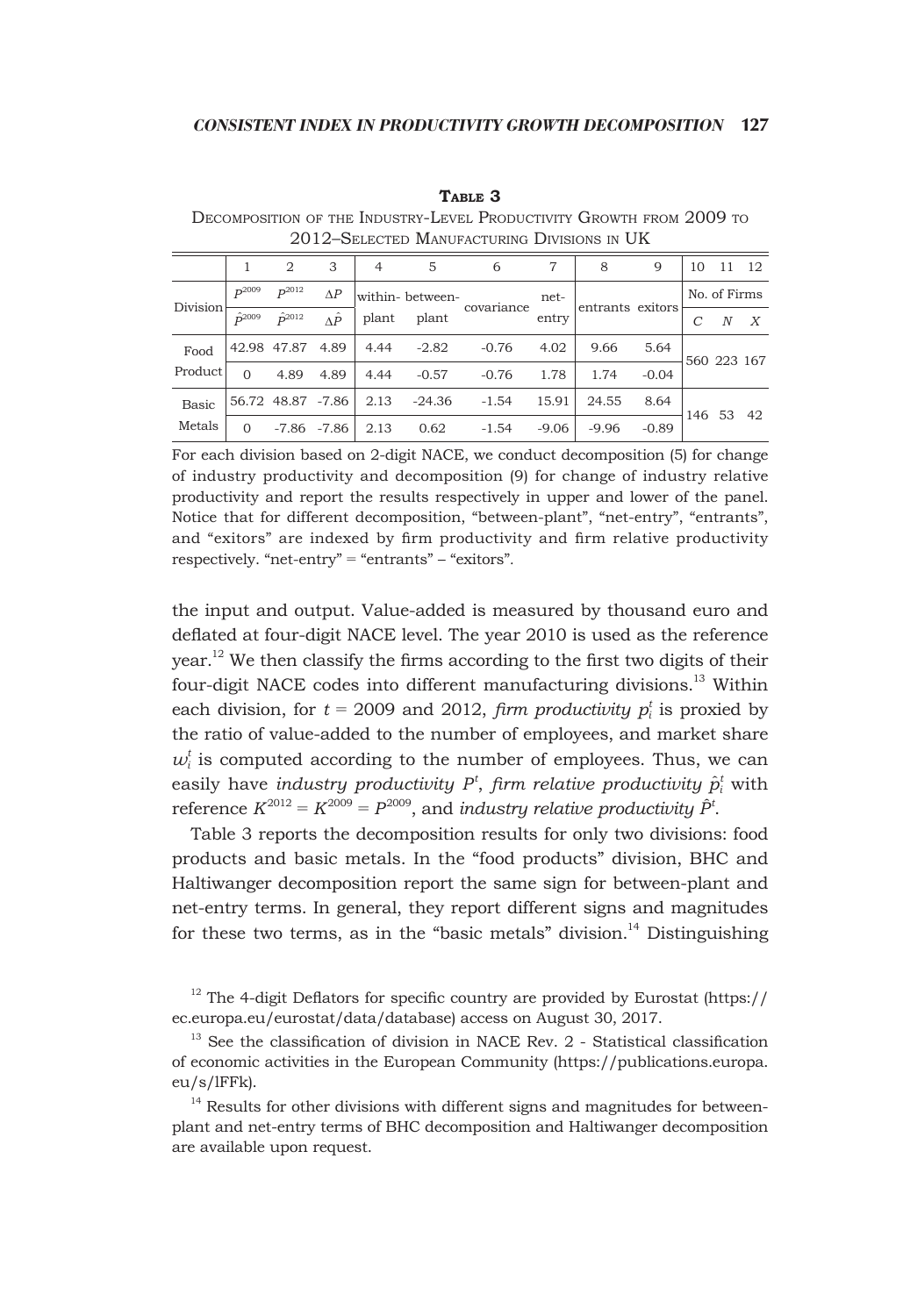## 128 *SEOUL JOURNAL OF ECONOMICS*

these two decomposition method is essential to empirical studies.

*(Received June 7 2021; Revised April 15 2022; Accepted April 30 2022)*

## *Declarations*

No funding was received for this study. All authors declare that they have no conflict of interest. *Availability of data and material*

We cannot provide the data extracted from AMADEUS database because of confidentiality concerns. Bureau van Dijk can be contacted for access. Nevertheless, using AMADEUS database is not necessary to demonstrate the main argument in this study.

## *Code availability*

The code is available upon request.

# **References**

- Baily, Martin Neil, Eric J. Bartelsman, and John Haltiwanger. "Labor Productivity: Structural Change and Cyclical Dynamics." *Review of Economics and Statistics* 83 (No. 3 2001): 420-33.
- Baily, Martin Neil, Charles Hulten, David Campbell, Timothy Bresnahan, and Richard E. Caves. *Productivity Dynamics in Manufacturing Plants.* Brookings Papers on Economic Activity. Microeconomics, 1992: 187-267.
- Bartelsman, Eric, Jonathan Haskel, and Ralf Martin. *Distance to Which Frontier? Evidence on Productivity Convergence from International Firm-Level Data.* CEPR Discussion Papers 7032. C.E.P.R. Discussion Papers, 2008.
- Bartelsman, Eric J., and Phoebus J. Dhrymes. "Productivity Dynamics: U.s. Manufacturing Plants, 1972–1986." *Journal of Productivity Analysis* 9 (No. 1 1998): 5-34.
- Bartelsman, Eric J, and Mark Doms. "Understanding Productivity: Lessons from Longitudinal Microdata." *Journal of Economic Literature* 38 (No. 3 2000): 569-594.
- Bloom, Nicholas, Mirko Draca, and John Van Reenen. "Trade Induced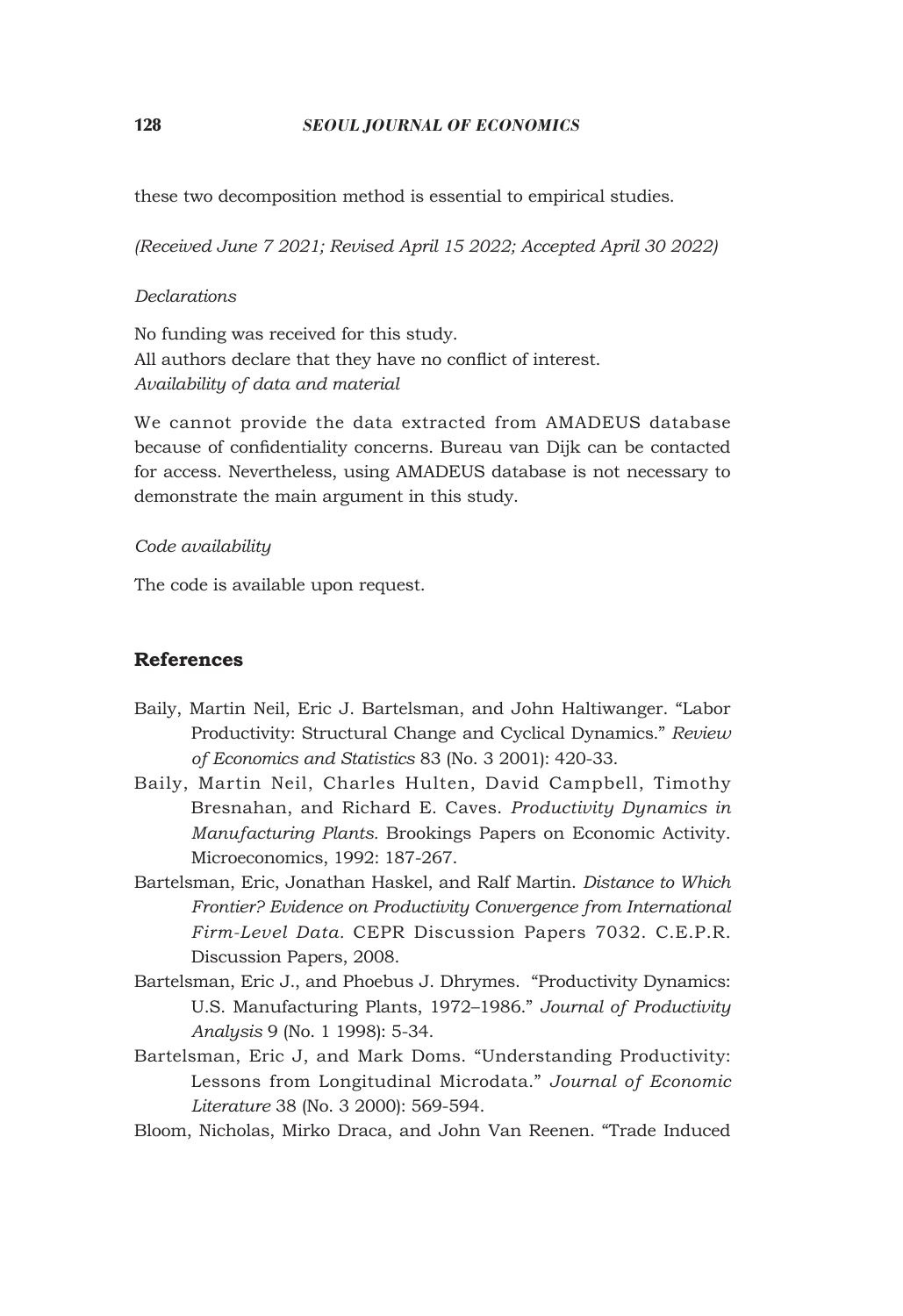## *Consistent index in productivity growth decomposition* 129

Technical Change? The Impact of Chinese Imports on Innovation, IT and Productivity." *The Review of Economic Studies* 83 (No. 1 2016): 87-117.

- Brandt, Loren, Johannes Van Biesebroeck, Luhang Wang, and Yifan Zhang. "WTO Accession and Performance of Chinese Manufacturing Firms." *American Economic Review* 107 (No. 9 2017): 2784-2820.
- Crozet, Matthieu, and Federico Trionfetti. "Firm-Level Comparative Advantage." *Journal of International Economics* 91 (No. 2 2013): 321-28.
- Decker, Ryan A., John Haltiwanger, Ron S. Jarmin, and Javier Miranda. "Declining Dynamism, Allocative Efficiency, and the Productivity Slowdown." *American Economic Review 107* (No. 5 2017): 322-26.
- Diao, Xinshen, Margaret McMillan, and Dani Rodrik. "The Recent Growth Boom in Developing Economies: A Structural Change Perspective", *The Palgrave handbook of development economics*  (2019): 281-334.
- Ding, Sai, Alessandra Guariglia, and Richard Harris. "The Determinants of Productivity in Chinese Large and Medium-Sized Industrial Firms, 1998–2007." *Journal of Productivity Analysis* 45 (No. 2 2016): 131-55.
- Disney, Richard, Jonathan Haskel, and Ylva Heden. "Restructuring and Productivity Growth in Uk Manufacturing." *The Economic Journal* 113 (2003): 666-694.
- Dosi, Giovanni, Marco Grazzi, Le Li, Luigi Marengo, and Simona Settepanella. forthcoming. "Productivity Decomposition in Heterogeneous Industries." *Journal of Industrial Economics 69*  (No.3 2021):615-652.
- Dosi, Giovanni, Marco Grazzi, Luigi Marengo, and Simona Settepanella. "Production Theory: Accounting for Firm Heterogeneity and Technical Change." *The Journal of Industrial Economic*s 64 (No. 4 2016): 875-907. https://doi.org/10.1111/joie.12128.
- Dosi, Giovanni, Daniele Moschella, Emanuele Pugliese, and Federico Tamagni. "Productivity, Market Selection, and Corporate Growth: Comparative Evidence Across Us and Europe." *Small Business Economics* 45 (No. 3 2015): 643-672.
- Dwyer, Douglas W. "Technology Locks, Creative Destruction, and Nonconvergence in Productivity Levels." *Review of Economic Dynamics* 1(No. 2 1998): 430-473.